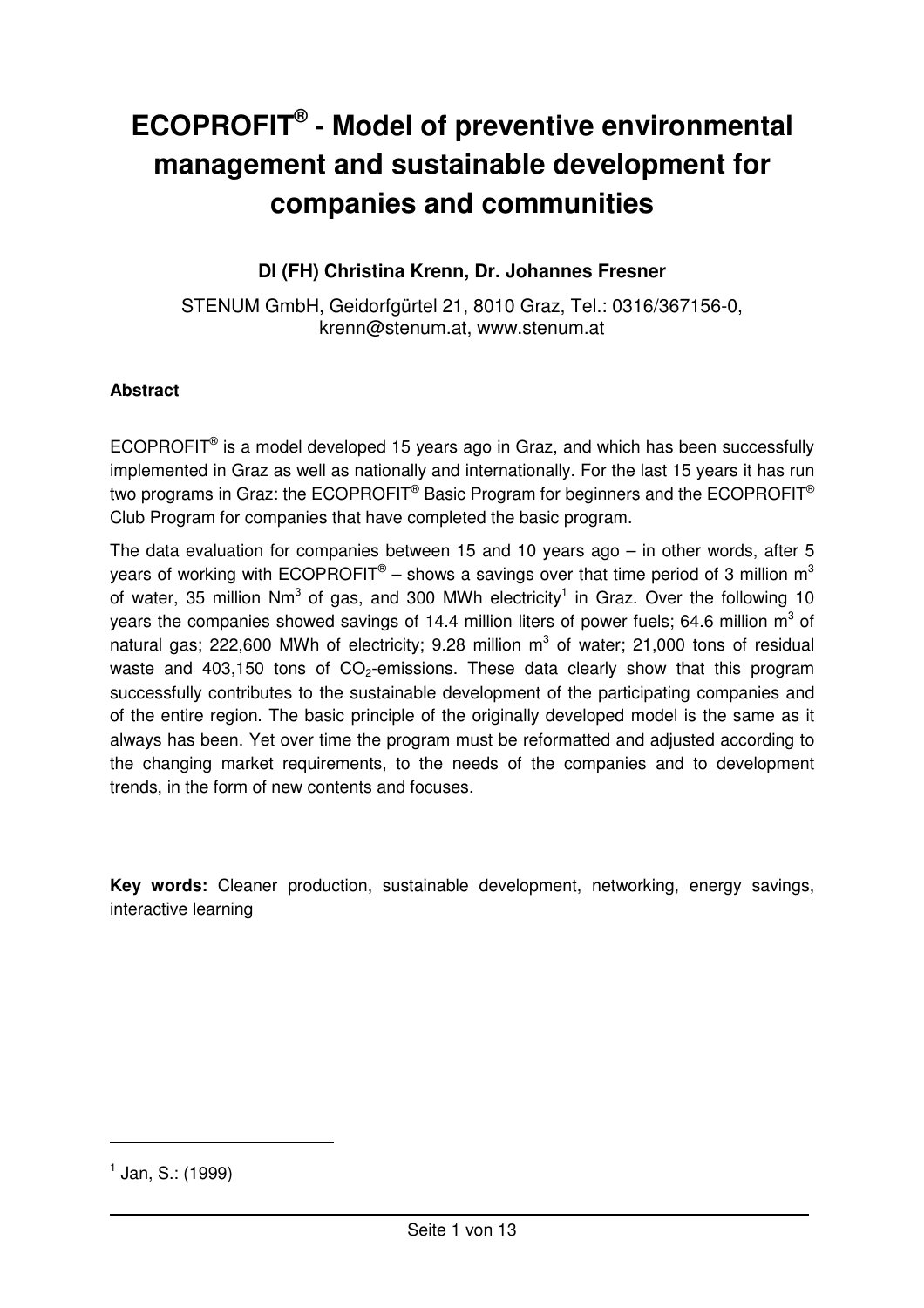# **1 The ECOPROFIT® model**

# **1.1 The program**

The objective of the ECOPROFIT<sup>®</sup> model is to support companies when implementing sustainable development within the company. To achieve this aim two programs were developed which are still running in Graz. The ECOPROFIT<sup>®</sup> Basic Program is a one-year program for beginners, and the ECOPROFIT<sup>®</sup> Club Program is for companies which have completed the ECOPROFIT<sup>®</sup> Basic Program. In principle, the ECOPROFIT<sup>®</sup> Club Program is a network in which different companies from industry, tourism, as well as large companies and micro companies work together on their sustainable development. The companies receive specific input in workshops and the support they need to implement new technologies in their companies with individual consulting. The participating companies, consultants, authorities and research institutes have the opportunity for constructive networking and to benefit from various effects of synergy.

The key elements of both  $\mathsf{ECOPROFIT}^{\circledast}$  programs are:

- − Joint workshops
- − Individual consulting
- − ECOPROFIT<sup>®</sup> award

The final step of an ECOPROFIT<sup>®</sup> program is the award. For a company to receive this award, several criteria have to be fulfilled and reviewed by an independent commission, and the company must have implemented the following elements:

- − Company-specific environmental policy
- − Waste management system (including existing and planned minimization measures, input materials) and waste management plan
- − Legal compliance audit with respect to the environmental performance
- − Documentation of the environmental performance of the previous year
- − Environmental program for the upcoming year
- − Environmental review

Once they have realized the  $ECOPROFIT^{\circledast}$  program the companies are well prepared to implement an environmental management system according to ISO 14001:2004 or EMAS, because the method of ECOPROFIT<sup>®</sup> and the criteria for the ECOPROFIT<sup>®</sup> award are similar to the guidelines of the environmental system.

Figure 1 shows an overview of the ECOPROFIT<sup>®</sup> programs.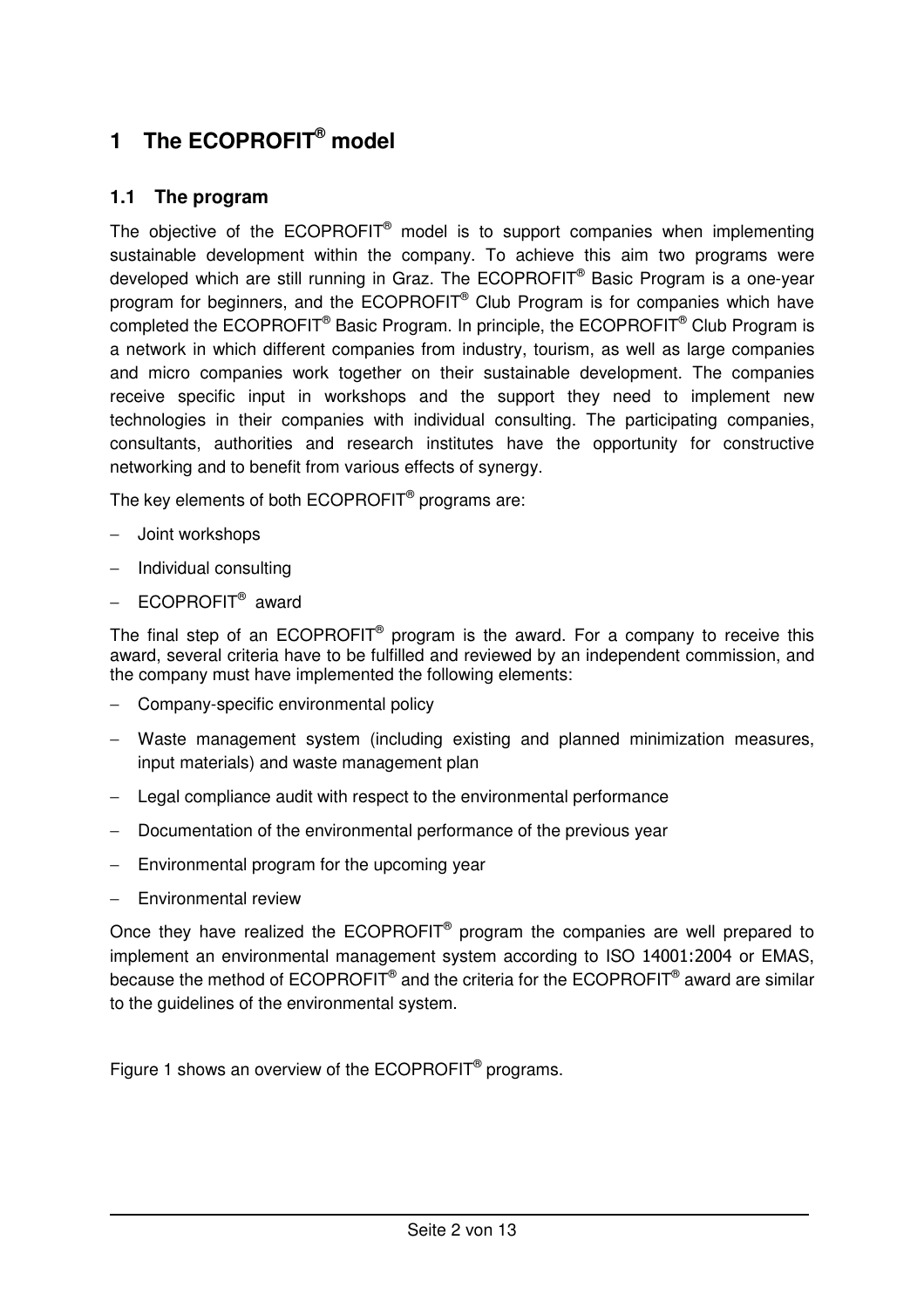

**Figure 1: Overview of the ECOPROFIT® Basic Program and Club Program** 

During the one-year ECOPROFIT<sup>®</sup> Basic Program the topics of the 8 workshops are an introduction to Cleaner Production, waste management, energy- and material-flow analysis, environmental controlling and marketing, effective team work, creativity and legal compliance.

The topics of the workshops in the ECOPROFIT<sup>®</sup> Club Program change every year. For Club companies, further input on new topics or on topics that need intense attention are offered. Basically, the Club consists of the following program elements:

- Workshops, working groups and learning from the best in their fields
- − Personalized and customized consulting
- Preparing and presenting the award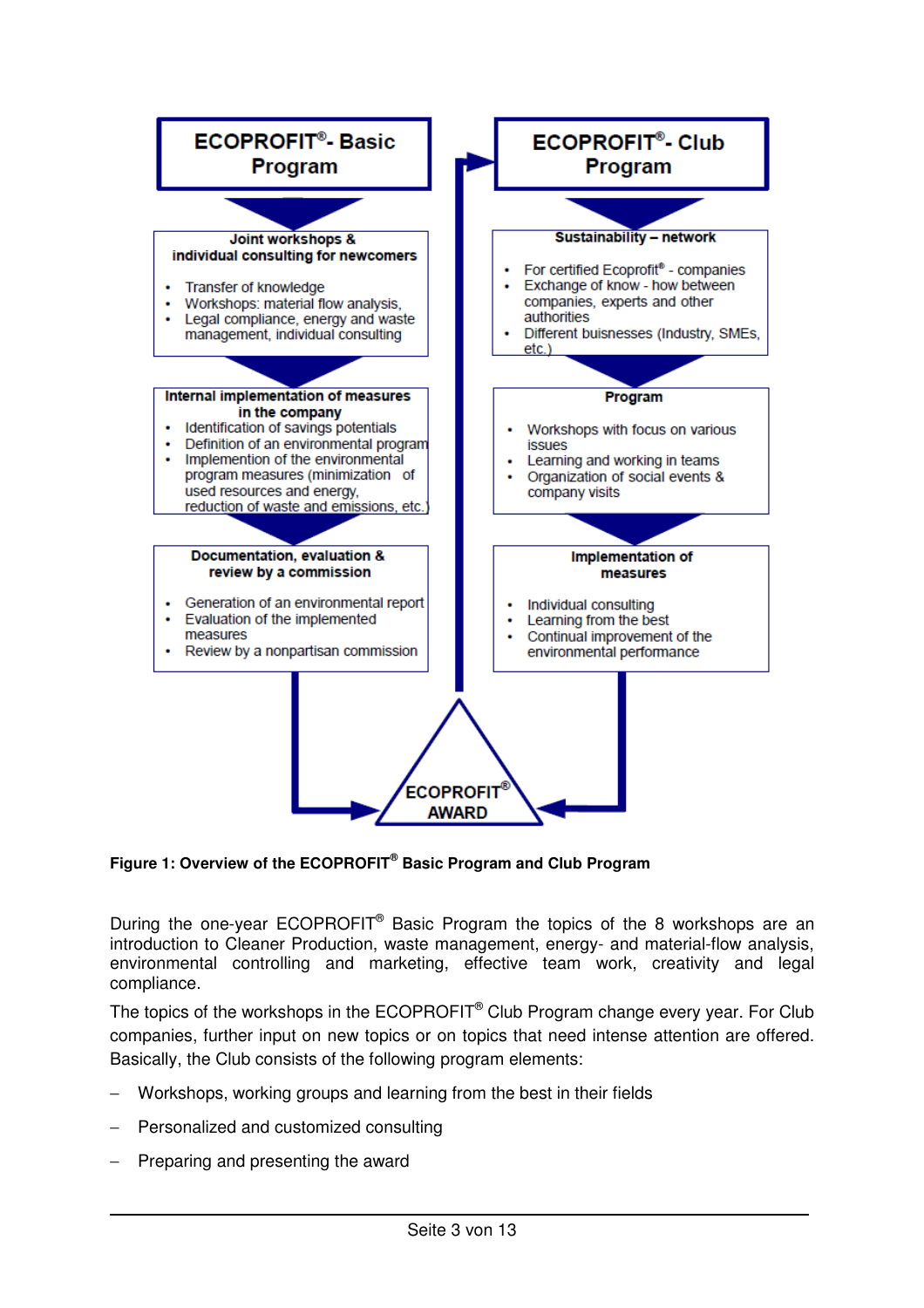New topics for workshops and working groups in the  $\mathsf{ECOPROFIT}^{\circledcirc}$  Club Program during the last year were:

- − TRIZ (The theory of solving inventors' problems)
- − TPM (Total production management)
- − CSR (Corporate social responsibility)
- − Energy efficiency and new technologies

The idea of ECOPROFIT<sup>®</sup> has spread in Austria and abroad and has been implemented in the following cities: Munich and Berlin, Germany; Gurgaon, India; Kampala, Uganda; Bucaramanga, Cucuta, and Medellin, Colombia: Pusan, Daegu, and Incheon, South Korea; and Panzhihua, China, among others.

The program enables the participating companies to implement sustainable development, to continually improve their environmental performance, and to measurably reduce waste and emissions in their region. The significant success factor is to recognize the regional stakeholders, like authorities, research bodies, consultants and companies, and to incorporate them together into one program. When implementing the program abroad, the structure and the contents of the program used in Graz are retained in order to communicate the basic knowledge of the ECOPROFIT<sup>®</sup> Basic Program and to motivate companies to work further on sustainable company development in the long run.

# **1.2 Key benefits**

The ECOPROFIT<sup>®</sup> model is focused on the application of preventive environmental strategies with respect to processes, products and services, and it is a cooperation between local authorities and companies.

The success of the program often depends on the organizational involvement of environmental officers and on the investment of the leadership in the ECOPROFIT<sup>®</sup> program. The environmental officers are the primary participants in the  $ECOPROFIT<sup>®</sup>$  program. The majority of environmental officers in Austria are responsible for legal security, safety-related aspects and dealing with authorities. For the comprehensive examination of and coping with all areas of the company and also for the reaching of decisions it is important to involve the company leadership, product developers, controllers, and others in the program, not just the environmental officers. The participation of these groups, however, was minimal.

ECOPROFIT<sup>®</sup>'s important functions in the company, which lead to advantages for companies and authorities, are the following:

- − Raising awareness for environmentally relevant topics in companies
- Bringing in an external point of view through individual consulting
- − Motivating employees
- − Consistently collecting and evaluating data using a structured approach with the help of worksheets and the given environmental report
- − Involving authorities (lawmakers)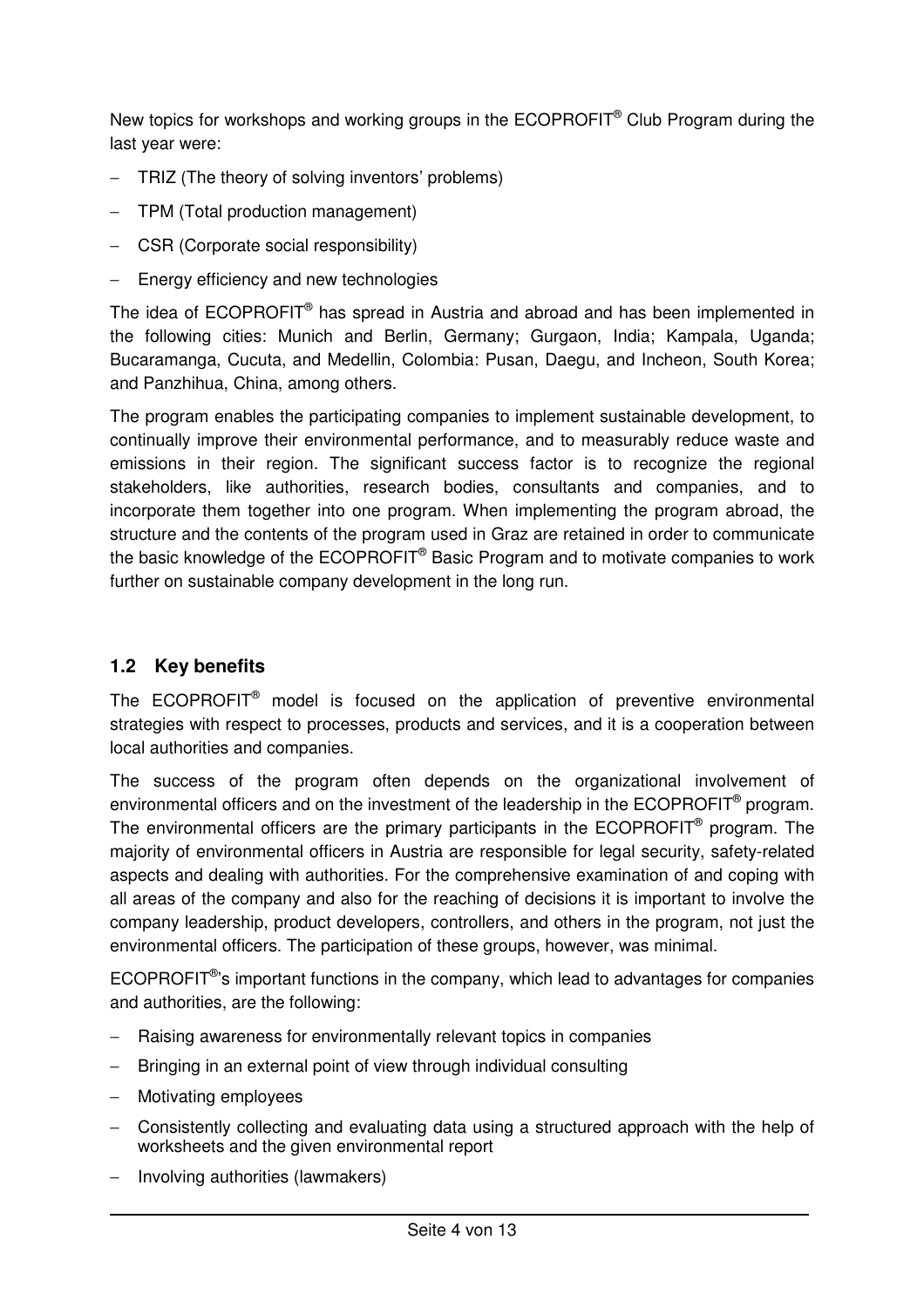$ECOPROFIT<sup>®</sup> - advantages for companies:$ 

- − Increase in production efficiency and reduction of costs due to the reduced consumption of raw materials and energy
- − Reduction of costs due to smaller volumes of waste and emissions
- − Transparent attribution of costs to material and energy flows
- − Good overview of relevant laws and regulations for the company
- − Awareness raising, motivation and fostering of team spirit within the companies
- − Joint training programs
- − Support of the project by local authorities
- − Presentation of companies and regions via international networks
- − Certification as an "ECOPROFIT<sup>®</sup> company" and integration in common PR activities

ECOPROFIT<sup>®</sup> - advantages for authorities:

- − Controlling instrument for the implementation of sustainable structures
- − Successful companies improve infrastructure and add to job security in a region
- − Establishment of sustainable structures due to efficient support in the economy
- − Environmental relief and lower expenses for bio-remediation
- − Competitive advantages
- − Improvement of the image of a region and promotion of tourism
- − Higher quality of life for the inhabitants of cities and regions
- − Support for the realization of Local Agenda 21 objectives to reach the Kyoto target

### **1.3 Results**

The groundwork for efficient environmental monitoring and the measurability of the implemented steps comprise the yearly environmental report, which contains all inputs and outputs. The specific environmental indicators are generated yearly on the basis of these data, with the goal of being able to reproduce the effectiveness of the implemented measures over time.

The following represents the material and energy flows of the city of Graz<sup>2</sup>:

− Waste: 120,000 t/a

− Electricity consumption: 1,365 GWh/a

<sup>&</sup>lt;sup>2</sup> Grazer Abfallwirtschaftsplan und Wasserverbrauch von Graz und den Umlandgemeinden (Haidinger)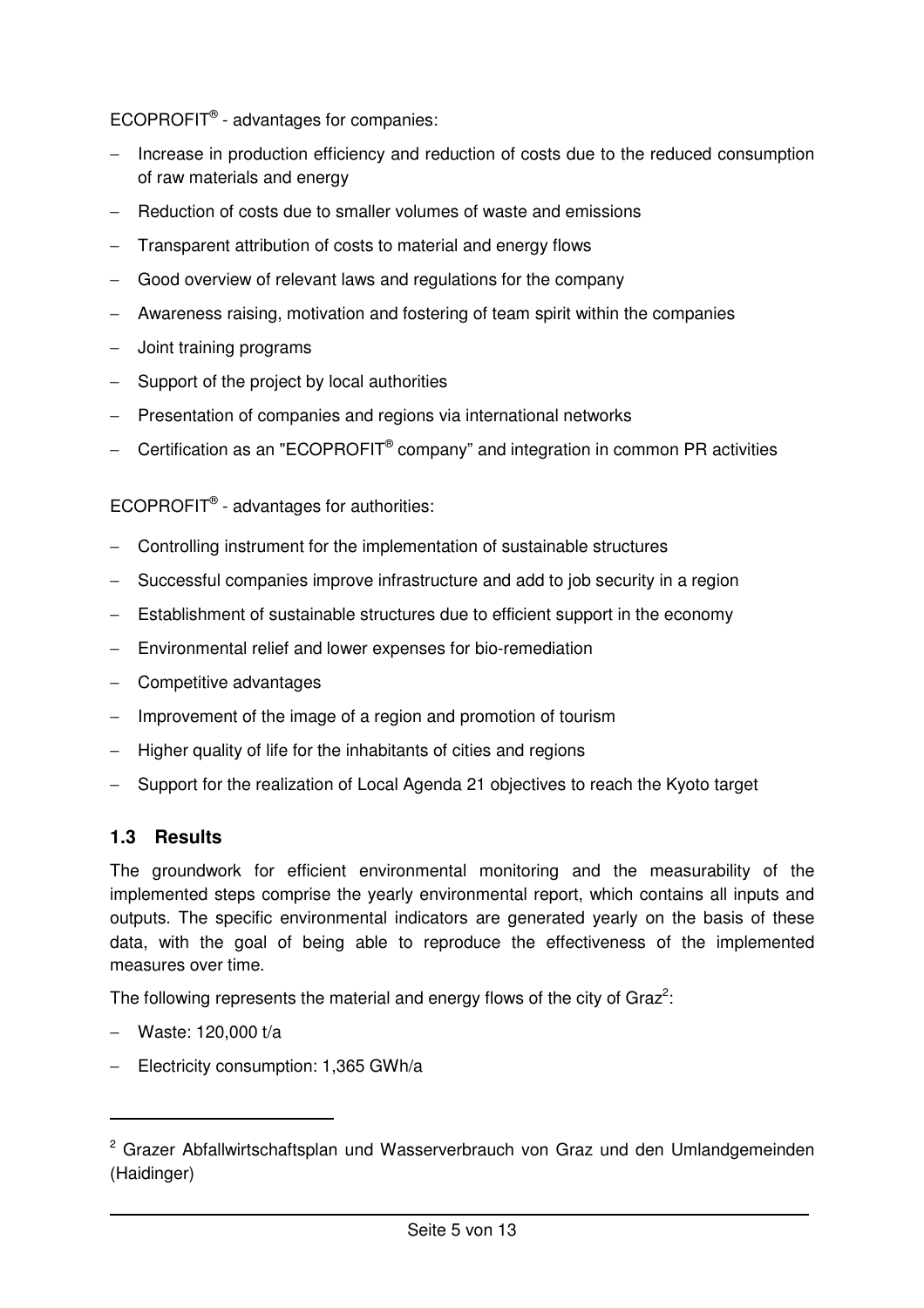- − Natural gas consumption: 910 GWh/a
- − Water: 1.9 Mio. m<sup>3</sup>/a
- − Oil and diesel: 2,990 GWh/a

The ECOPROFIT<sup>®</sup> companies in the city of Graz could realize the following overall savings over the last 10 years:

- − Power fuels: 14.4 Mio. liters
- $-$  Natural gas: 64.6 Mio. m<sup>3</sup>
- − Electricity: 222,600 MWh
- $-$  Water: 30 Mio. m<sup>3</sup>
- − Residual waste: 21,000 t
- − CO2-emissions: 403,150 t

The following diagram represents the relevant areas for planned and implemented measures.



**Figure 2: Planned and implemented measures within the ECOPROFIT® Basic Program 2006** 

The implemented and planned measures were assigned to the following categories quantitatively in the environmental report:

- − Organizational measures: the improvement of operations in the form of job descriptions and instructions, for example
- New technology: process optimizing, heat recovery, improvement of feedback control, use of low-loss and energy-efficient technologies, use of renewable energy sources, etc.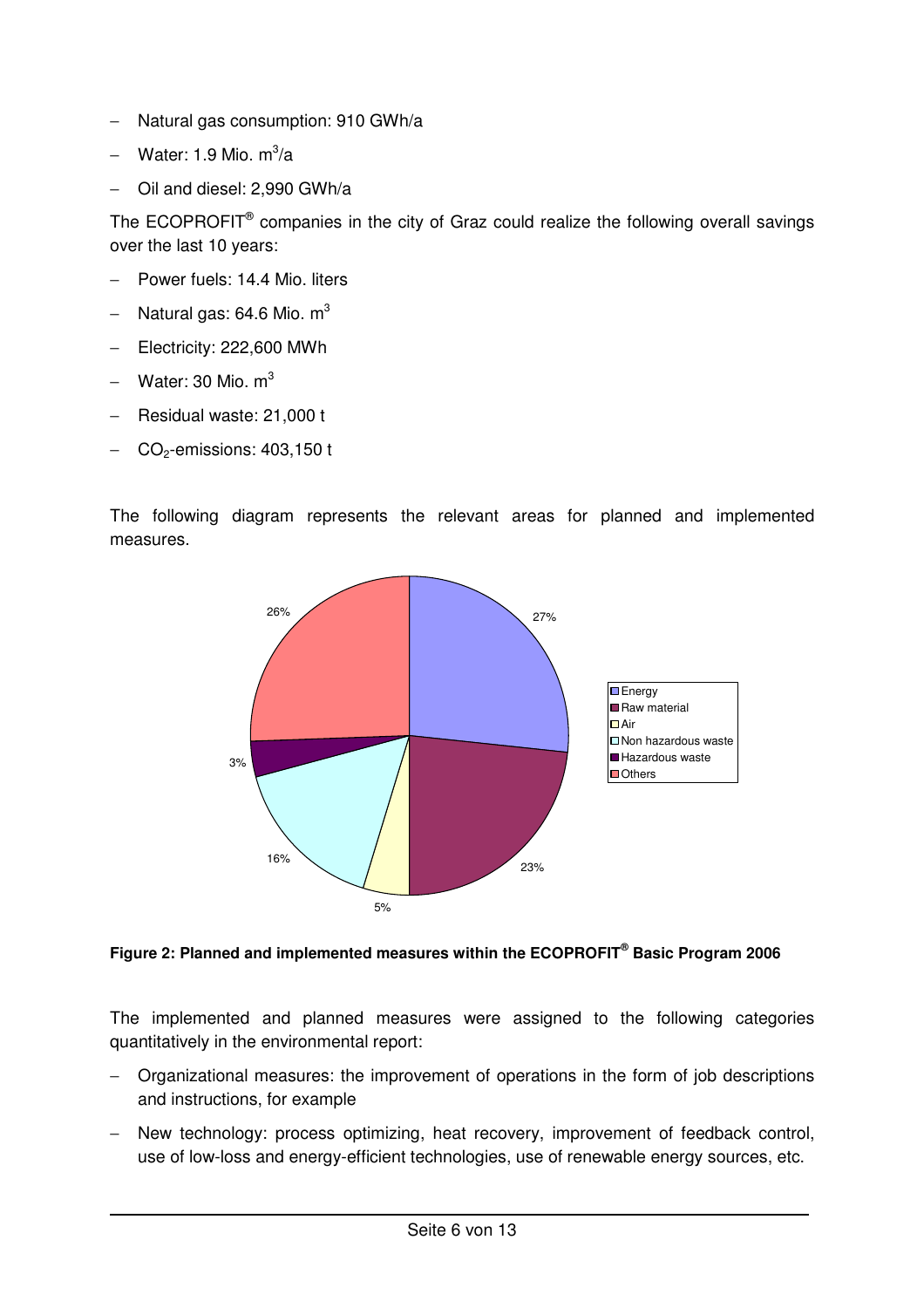- Environmentally friendly raw materials: these are measures aimed at using raw and auxiliary materials efficiently, while ensuring that the materials do not negatively impact the environment, result in minimal waste accumulation, and are not disposed of as hazardous waste.
- − Internal and external recycling: e.g. double-sided printing, processing of ingredients, sorting waste and recycling
- − Social and safety measures: e.g. travel cost allowances for employees, improvement measures for occupational safety, vehicle safety training for employees, etc.
- − Network activity: collaboration with other ECOPROFIT<sup>®</sup> companies, implementation of mobility concepts in conjunction with another ECOPROFIT<sup>®</sup> company, building cooperations, shared use of presentation rooms, etc.
- − Spreading an idea: for example, the implementation of an environmental discussion group, external communication over websites and newspapers, etc.

In Figure 3 the implemented and planned measures of five exceptional companies from the ECOPROFIT<sup>®</sup> Basic Program 2006 are represented. The largest piece of the pie represents the planning and implementation of organizational measures.



#### **Figure 3: Categories of the implemented and planned measures of the ECOPROFIT® Basic Program 2006**

In Figure 4 the implemented and planned measures of 45 exceptional companies from the ECOPROFIT<sup>®</sup> Club Program are represented according to category: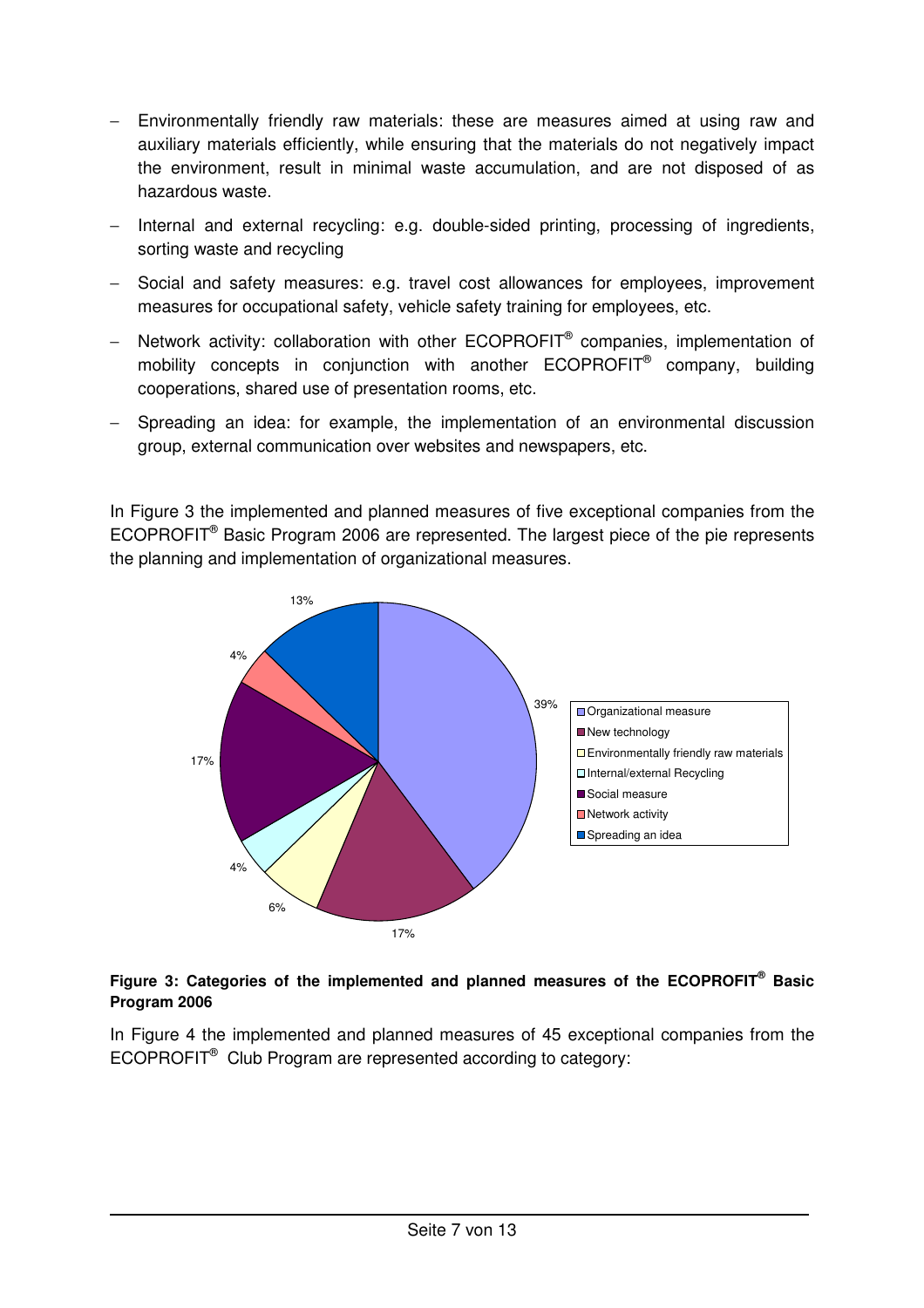

**Figure 4: Categories of the implemented and planned measures of the ECOPROFIT® Club Program 2007** 

Looking at Figures 3 and 4 it becomes clear that when companies in the ECOPROFIT<sup>®</sup> Club Program work on the sustainable development of their companies over time, the proportion of measures which fall under the category "New technology" increases. The measures become increasingly more technical, which then leads to the need for individual consulting for problem solving, external laboratories, and technology developers to be tied together, and sponsors for the additional financing of extensive development projects to be found. At the same time it is necessary that the ECOPROFIT<sup>®</sup> program fits to the different target groups (industry, tourism, etc.). Above all with tourism enterprises and small businesses it shows that the financial value of the measures is especially relevant to the implementation of measures and that time less readily available than in manufacturing companies. For these companies we tried to shorten the program, but nonetheless the retention time of these businesses was significantly shorter than that of manufacturing companies, for example. In general we attempted to align the program with the needs of the companies and to integrate new components like innovation, mobility, and occupational safety. The ECOPROFIT® program was thus adjusted to cater to each target group.

### **1.4 Successful Examples**

The following figure shows the results of the specific heat consumption of a brewery participating in the ECOPROFIT<sup>®</sup> project since 1995.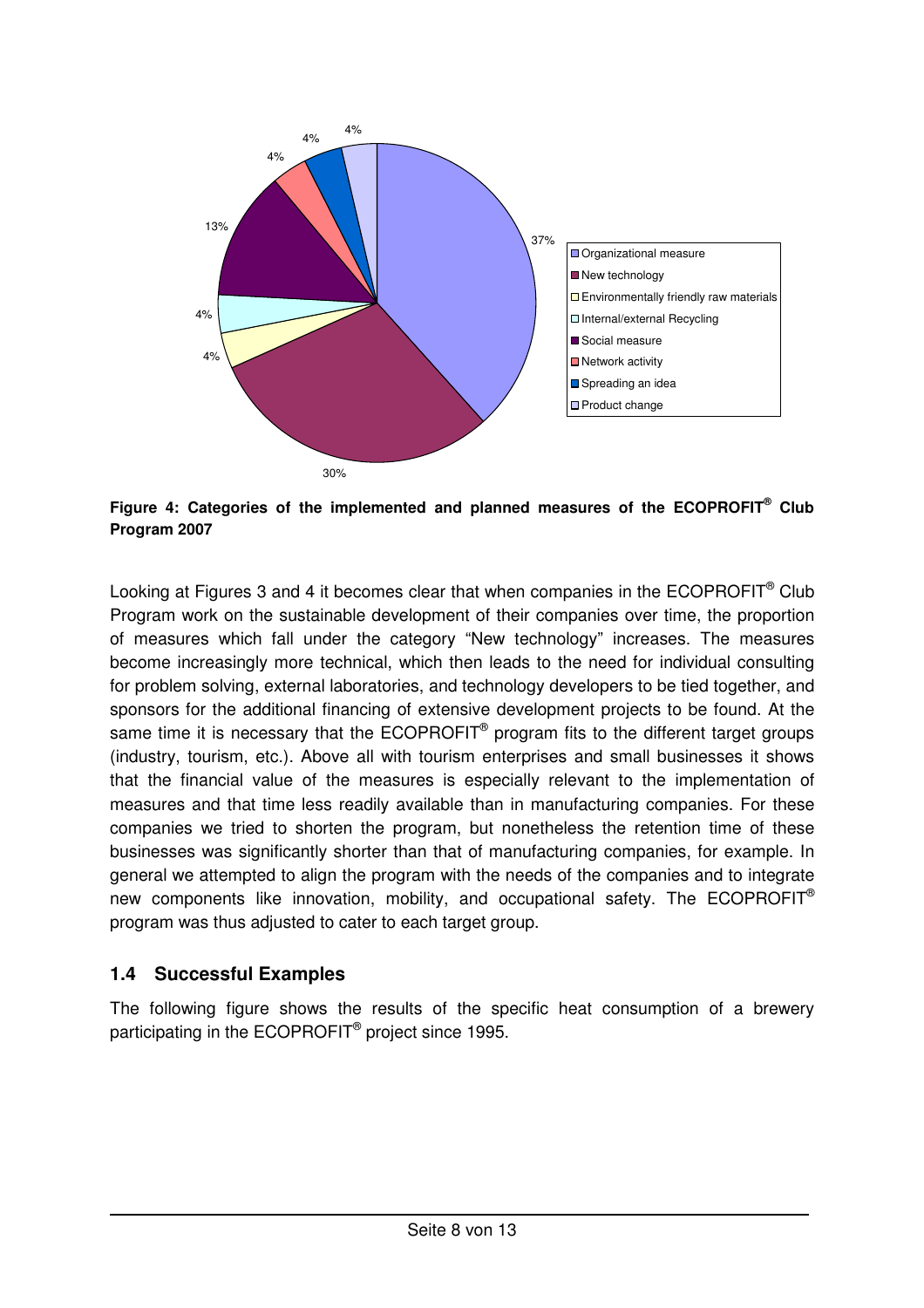

#### **Figure 5: Specific heat consumption of a brewery**

The reduction of the specific heat consumption per hectoliter of beer is due to the following measures:

- − Optimization of the control of steam boilers, replacement of the insulation of the pipes and condensate return system
- − Construction of a mechanical vapor compressor
- − Optimization of the sterilization process
- Automatic controlling of the heat measurement
- − Optimization of the brewing procedure
- − Replacement of conventional pasteurizing with a flash heater
- Warm water use from the case washing machines
- − Heat recovery
- − Optimization of hallway heating

Figure 6 shows the decrease of the specific water consumption of a brewery since participating in the ECOPROFIT® project.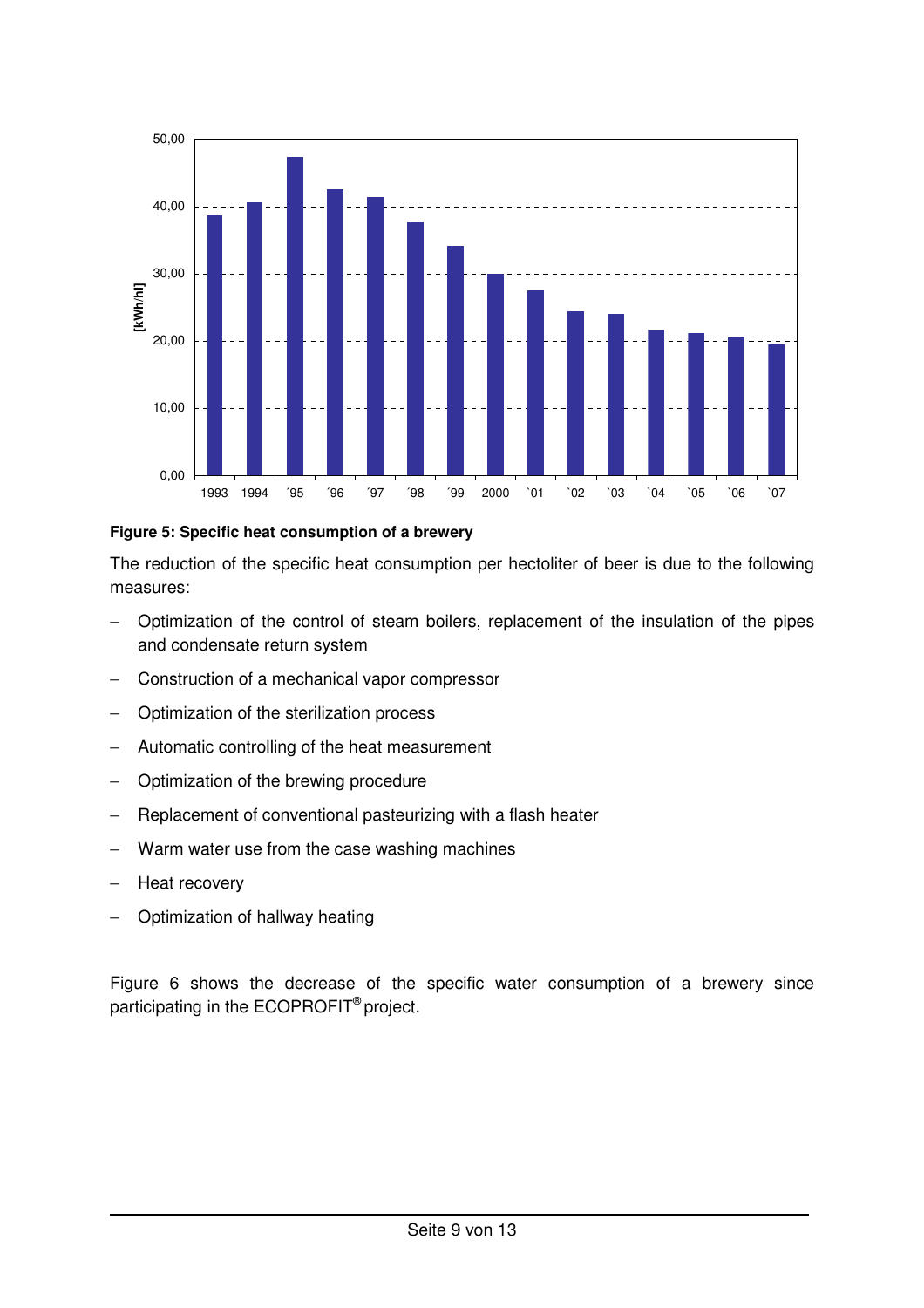

#### **Figure 6: Specific water consumption of a brewery**

The reduction of the specific water consumption per hectoliter of beer is due to the following measures:

- − Optimization of the water treatment through reverse osmosis
- Use of recycled water to clean the filters
- − Optimization of the cleaning procedures
- Recycling of the rinser water
- Reduction of the rinsing processes in the brewery

The slight increase in water consumption in the years 2006 and 2007 can be explained by the brewery bottling its beer in smaller containers. In the company a successful environmental discussion group for employees was established, and in 2007 the total production management was implemented.

In Figure 7 the extraction of district heating of an ECOPROFIT<sup>®</sup> company is represented. This increase was made possible by the step-wise implementation of measures to use waste heat within the company. Currently a further increase of the waste heat use is being worked on within a research project.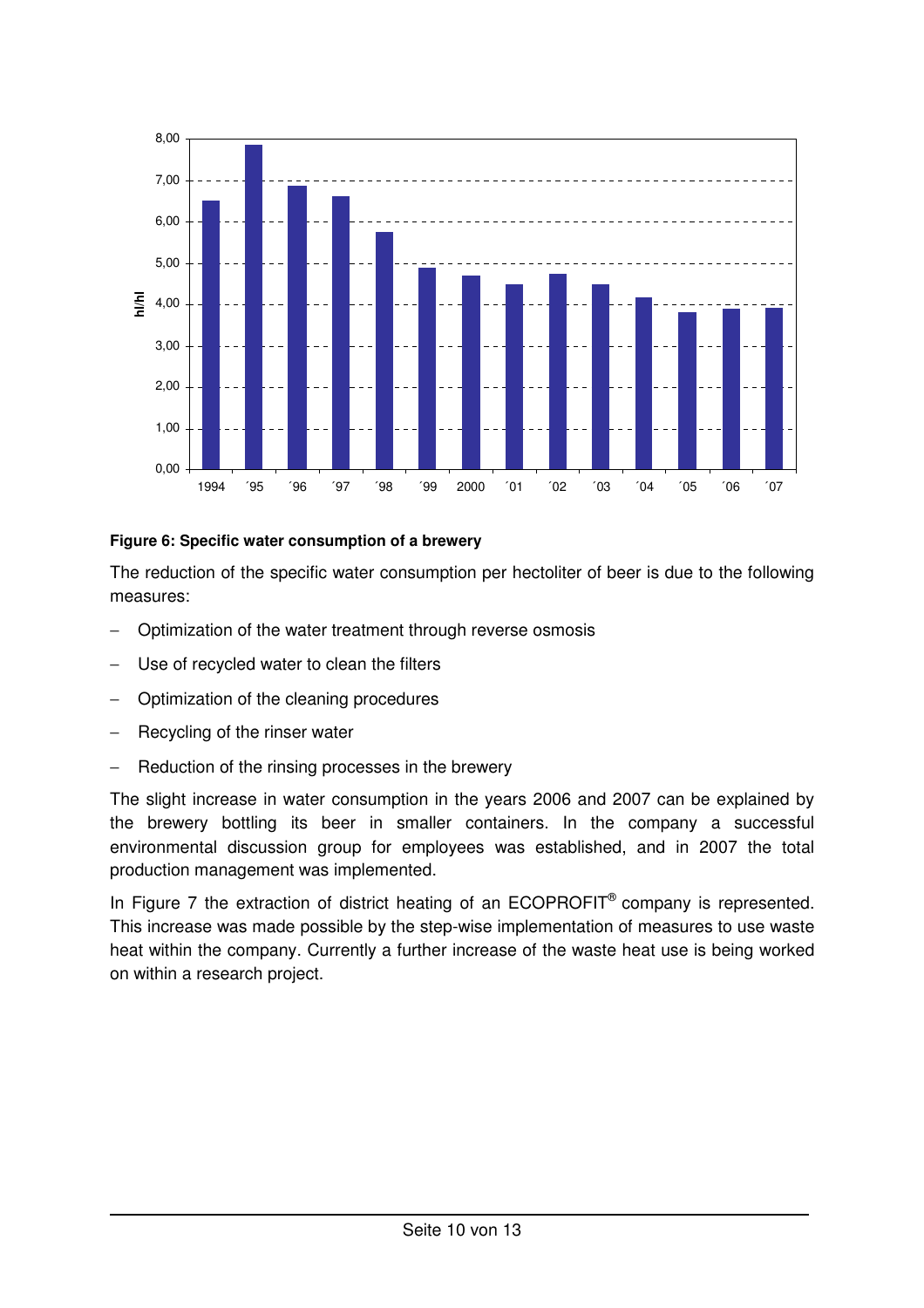

#### **Figure 7: Increase of the district heating extraction**

In Table 1 a mail-order company's savings over the span of its participation from 1995 to 2008 is represented. Here, the monetary savings are especially worth noting.

| Table 1: Total savings of a mail-order company from 1995-2008 |  |  |
|---------------------------------------------------------------|--|--|
|                                                               |  |  |

| <b>Activity</b>            | <b>Amount</b>       | <b>Savings [EUR]</b> |
|----------------------------|---------------------|----------------------|
| Thinner middle layer       |                     |                      |
| of cardboard               | 468.8 t cardboard   | 333,400.00           |
| Adjustment of heating and  |                     |                      |
| control of the blinds      | 1,690 MWh           | 131,600.00           |
| Reuse of                   |                     |                      |
| hangers                    | 81.8 t coat hangers | 307,600.00           |
| Bigger delivery packages   |                     |                      |
|                            | 73.4 t cardboard    | 83,000.00            |
| Recirculation of cardboard |                     |                      |
| internally                 | 421.7 t cardboard   | 163,100.00           |
| Complete use of trucks'    |                     |                      |
| storage space              | 880,890 km          | 828,800.00           |
| Energy-saving              |                     |                      |
| measures                   | 637 MWh             | 31,100,00            |
| Total                      |                     | 1,878,600.00         |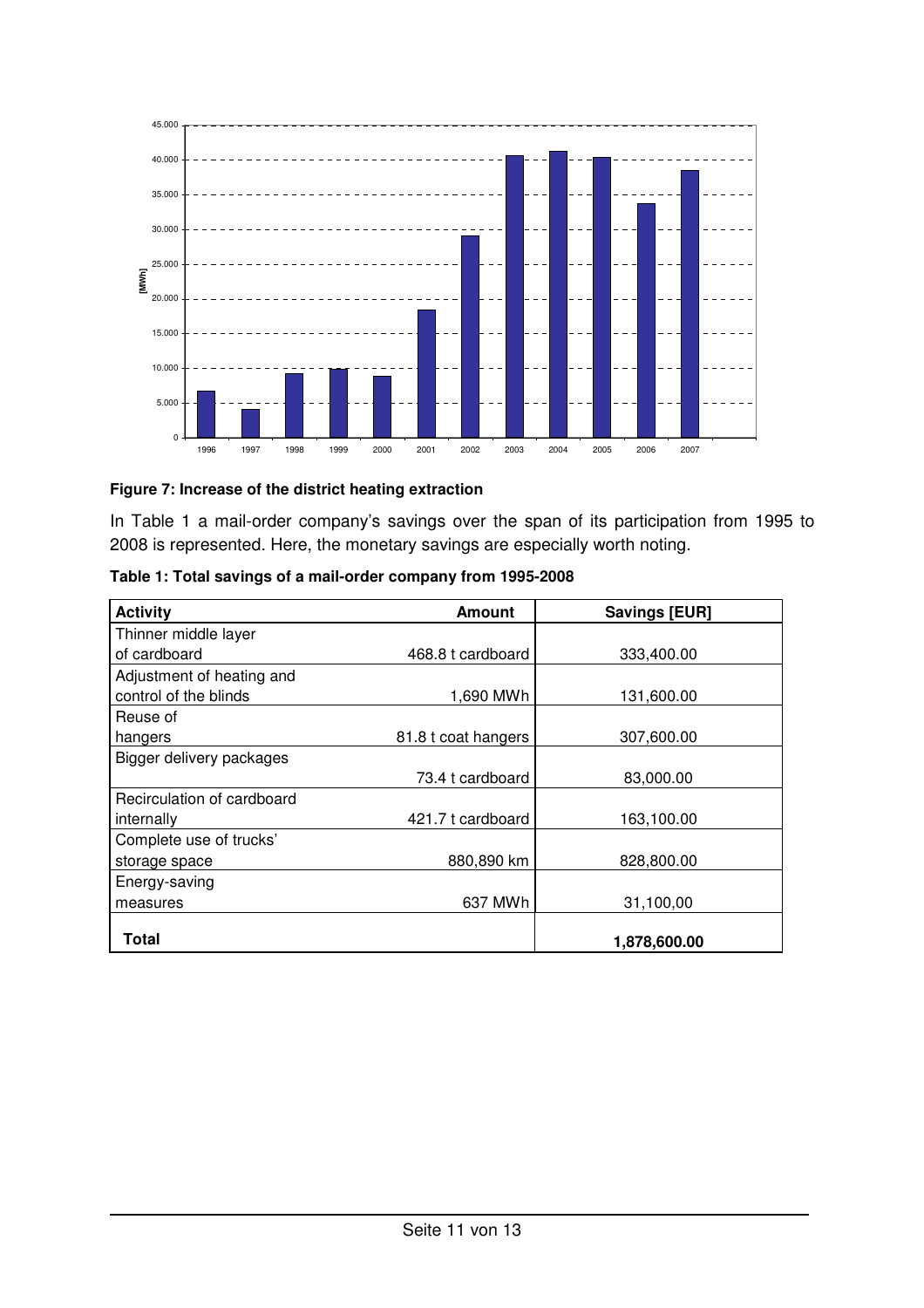# **2 Summary and conclusions**

The ECOPROFIT® model has been implemented successfully in Graz for the last 15 years and has also proven itself valuable internationally. Throughout the course of the project it became necessary to adjust the program contents to the differing requirements of the companies, and to orient it toward the branch and size of the company.

Through the change in public opinion, the availability of sponsorships, increasing energy prices and the necessity for the reduction of  $CO<sub>2</sub>$  emissions, the focus of the participating companies as well as the ECOPROFIT® Basic Program and the ECOPROFIT® Club Program currently lies in the category "new technology" with the goal of increasing energy efficiency, reducing the use of primary energy and raw materials, and using renewable energy sources. To implement these measures changes in the processes are often necessary, which make comprehensive analyses and concepts essential. Such comprehensive consulting and observation cannot be developed within the ECOPROFIT® program – thus it is necessary to offer additional consulting programs. The participating ECOPROFIT<sup>®</sup> companies can receive specific input (introduction of new technologies, problem-solving tools, etc.) in the form of working groups. Furthermore, synergies can be used within the network, and companies can obtain information and experience reports relatively easily, unconventionally and without taking up too much of their time.

All participating sides are striving to continue the program further and to work actively on sustainable development in their companies and thus in their entire regions, because the achieved savings and the companies' engagement show that further potentials and the motivation for sustainable corporate development already exist. The combination of workshops and individual consulting has proven itself over 15 years. Here it will become necessary to actively assess the needs of the company and to customize the program to each company's differing needs.